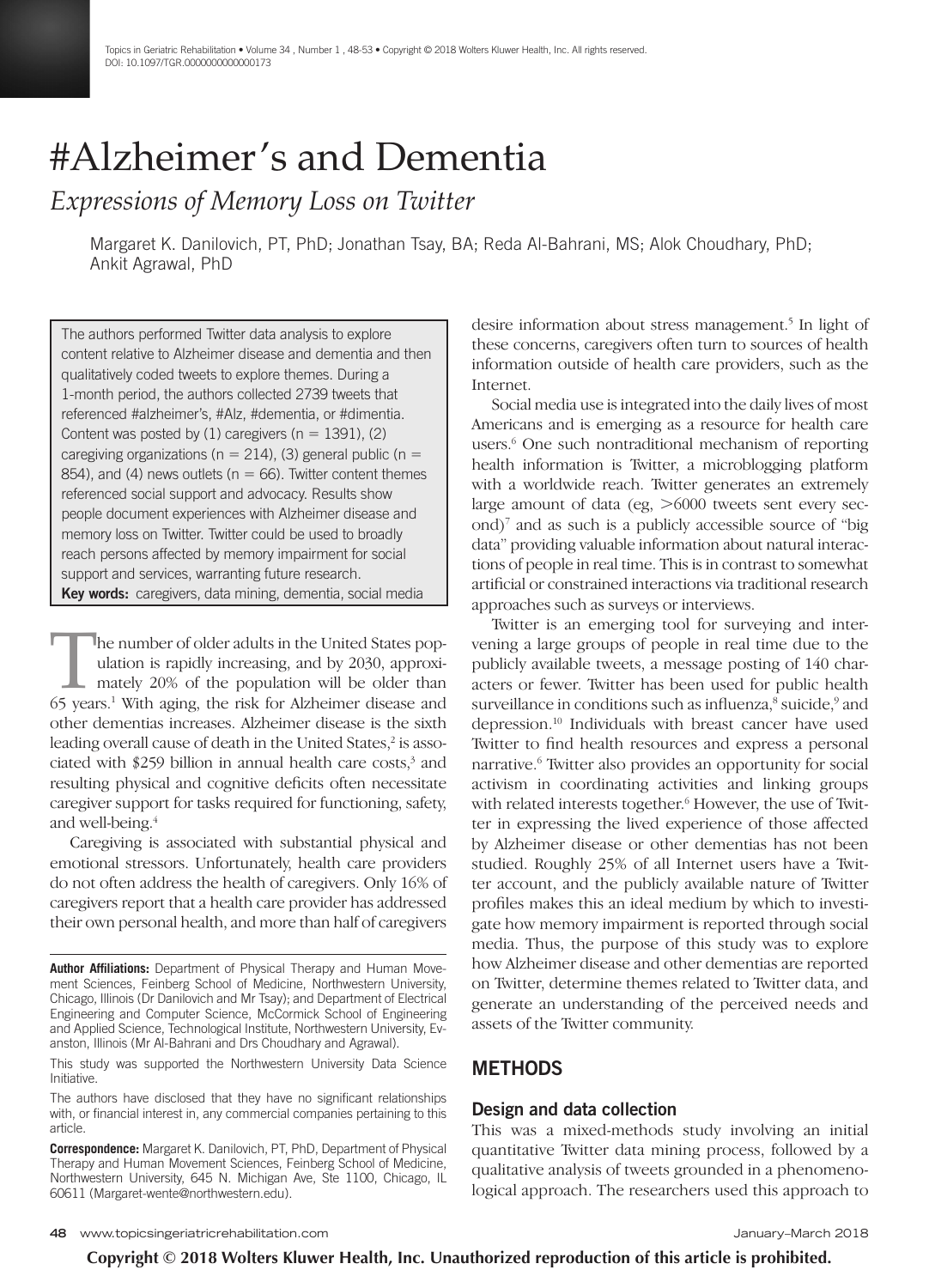examine the experience of Twitter users whose lives were impacted by Alzheimer disease and other dementias.

This study occurred in 3 stages: data collection, preprocessing, and qualitative analysis. In the data collection stage, the researchers downloaded publicly available tweets meeting our search inclusion criteria, making this nonhuman subject research. During preprocessing, the researchers extracted tweet text and available metadata such as the tweet time stamp and user geographic location. Conventional content analysis was used to code tweets, analyze themes, and provide code frequency.

#### *Stage 1: Data collection*

The Twitter Application Program Interface (API) provides 2 means to download tweets in near real-time: Twitter Streaming API and Twitter Firehose. The Twitter Firehose is handled by 2 companies in cooperation with Twitter. The Firehose is a paid service that grants access to 100% of the tweets. On the contrary, Twitter's Streaming API provides free access to roughly 1% of all Twitter content at the time of download. To capture tweets related to a specific topic search, key words are used to exclude unmatched tweets from the downloaded stream.

One author (R.A.) used an application account to access Twitter's Streaming API and stored the downloaded tweets in a MySQL database. The Twitter API provides a random selection sample of tweets representing roughly 1% of all Twitter content at the time of download. We first curated a general list of the following search terms: Alzheimer's, dementia, and dimentia. We included a misspelled version of the dementia key word to achieve a high coverage of tweets, while not exceeding the 1% threshold allowed by the Twitter API. After initially gathering content using those 3 key words, we further refined inclusion and exclusion criteria to filter extraneous content. Definitive inclusion criteria were US geolocation and/or public Twitter profile location, publicly available account, and tweets mentioning 1 or more Alzheimer's or dementia-related key words. Exclusion criteria were non-US Twitter account, private Twitter account, no Alzheimer's or dementia-related key words mentioned in the tweet, and retweets (reposts of other people's original content). We collected all tweets meeting the inclusion criteria for a 1-month period during March 2017. Given that this is the first known investigation of Twitter content relative to Alzheimer disease and other dementias, a 1-month initial time period was used for data collection for the purposes of establishing feasibility.

### *Stage 2: Preprocessing*

One author (R.A.) extracted various tweet-associated metadata such as geolocation, application used to post the tweet, and time stamp. Each tweet was processed using JSON (JavaScript Object Notation; a lightweight self-

describing data exchange format) to extract the metadata and text. Data were stored into the MySQL database in separate tables based on the key words used in the initial search (Alzheimer's, dementia, and dementia) (Figure).

#### *Stage 3: Content analysis*

The authors (J.T. and M.D.) analyzed tweets through conventional content analysis $11$  using a spiral, iterative approach. 12 The authors used a conventional content analytic approach to derive codes directly from the Twitter data in an inductive approach. All tweets were initially downloaded into a Microsoft Excel spreadsheet, read, an emergent coding scheme was developed on the basis of initial reading, and then tweets were reread with codes applied to each tweet for categorization. Codes were then analyzed to identify meaningful thematic patterns. The 2 authors involved in data coding and analysis independently coded all content and then met to discuss any areas of disagreement. We also calculated frequency rates of each code to provide quantitative outcomes on the various types of content downloaded.

## **RESULTS**

## **Summary data characteristics**

During a 1-month period, we found 2739 tweets that used the hashtag Alzheimer's, dementia, or dimentia. Tweets centered around 4 major categories: (1) tweets sent by individuals who specifically referenced providing care for persons with Alzheimer disease or dementia ( $n = 1391$ ); (2) tweets sent by caregiving agencies, business, or other organizations ( $n = 214$ ); (3) tweets sent by individuals who referenced Alzheimer disease or dementia (n = 854); and  $(4)$  news outlets  $(n = 66)$ .

### **Alzheimer disease or dementia caregiving**

During the 1-month data collection period, 1391 tweets or 51% of all content meeting inclusion criteria, referenced



Figure. Preprocessing diagram. JSON indicates JavaScript Object Notation.

**Copyright © 2018 Wolters Kluwer Health, Inc. Unauthorized reproduction of this article is prohibited.**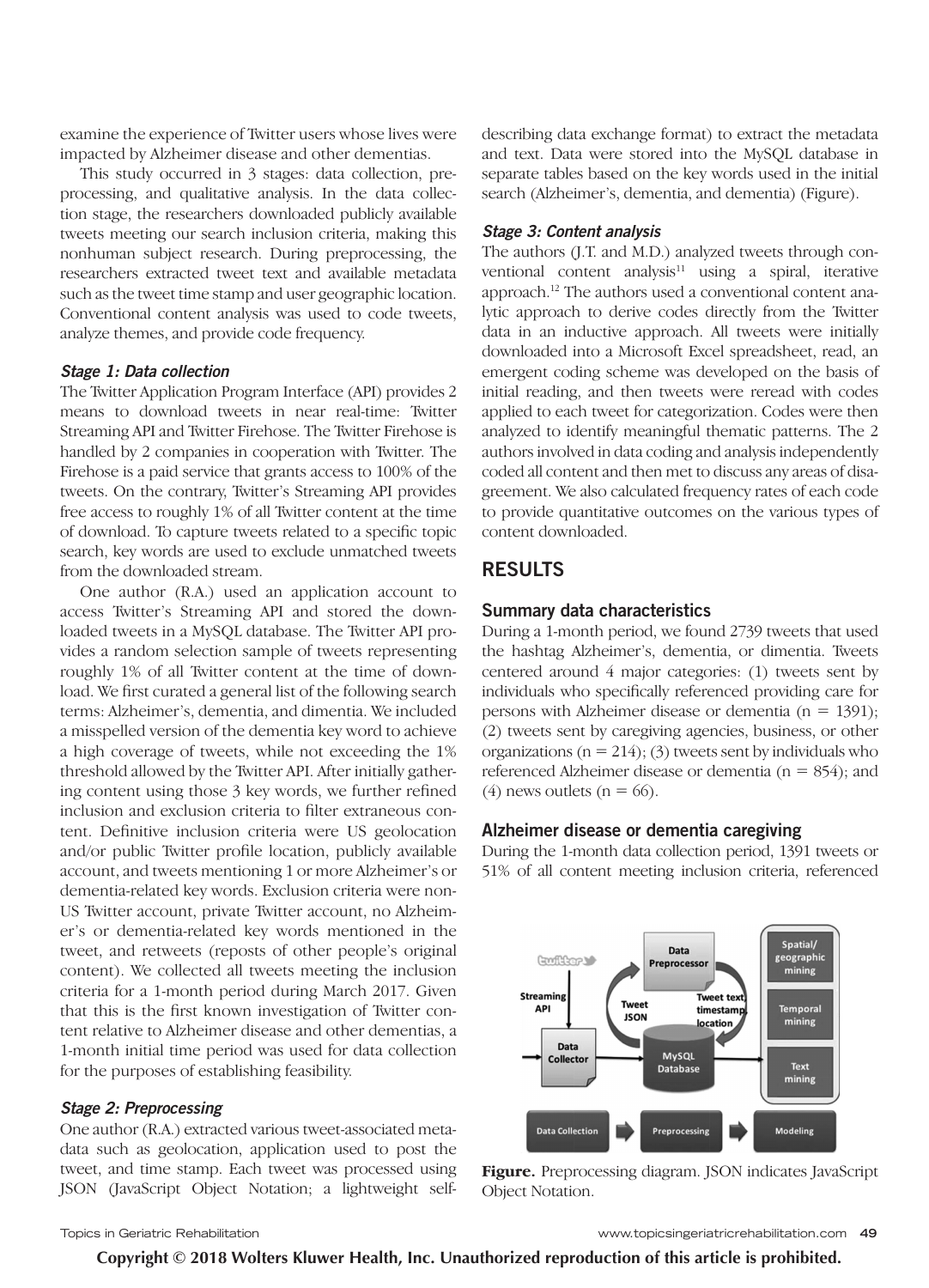providing care for persons with Alzheimer disease or dementia. Most of this care-related content referenced providing social support for other caregivers, political advocacy, raising public awareness of Alzheimer disease or dementia, and formal caregiving supports. Individuals tweeted supportive statements to other Twitter users in 6% of content  $(n = 157)$ , while other times, individuals directly asked for assistance. Examples of such content were as follows:

So fun to hear your story. I helped care for mother in law with dementia for seven years…. Brutal. You rock. … Love no BS.

I'm so sorry to hear that. My dad also has dementia and while he doesn't have the effects your dad has, it is sad to see….

I know how you must have felt … my mom had dementia and bipolar as I had to take care of her from 16 years old #dontregretit.

If any of my fellow twitter friends have any family or friends going through dementia please get a hold of me!

Users most commonly tweeted about the general experience of caring for someone with Alzheimer disease or dementia ( $n = 903$ ; 33% of all content):

It's hard to put into words (or Tweet) but dementia caregiving is a profound experience. I am still figuring out how it has transformed me.

Twitter users expressed mixed emotions regarding the caregiving experience. Some content reflected negative aspects, stressors, and burden, whereas other content highlighted the positive aspects of caring for someone with memory impairment. Users tweeted:

Dimentia and Alzheimer's are such cruel diseases, especially when you have to watch a loved one suffer from them.

Being a caregiver for someone with dementia has to be the most stressful job I have ever done. Love is what is holding me together.

The heartache you endure when you have family with Alzheimer's or dementia is so indescribable.

I really really hate dementia. Feeling sad after trying to speak to my mum on phone—feeling sad.

My dad might have dementia I actually wish I was dead rn (right now).

Tired. Being a caregiver for mom, who has Alzheimer's is as rewarding as it is draining. She deserves our best! Life is good!

My mom has advanced early-onset Alzheimer's. I'm her caregiver. She's a handful, but I spoil her because that's what my grandma would want.

To care for those who once cared for us is one of the highest honors.

My parent has dementia AND yet continues to enrich my life and spirit, every day.

Twitter users reported various coping strategies including prayer and utilization of educational resources:

My Mom suffered from it dementia also. I kept my faith that she would be ok. Strong woman. Prayers to you. Love ya.

My mother has dementia, I google dementia to learn about it then I got dementia treatment junk mail.

Almost one-third of Twitter content  $(n = 854)$  using the hashtags Alzheimer's or dementia was tweeted by individuals who did not explicitly tweet about being a care provider to another person. These users tweeted social support for others or interactions with those with Alzheimer disease or dementia in the community  $(n =$ 234 or 9%):

That is so sad. Dementia is an awful disease which robs a person of their whole personality. I hope your Dad gets well soon.

Prayers for many who are caretaking for Alzheimer's or dementia stressing family resources and provisions to provide appropriate care.

Helped an old man with dementia get home in his broken down mobility scooter. Lovely man.

Users feared getting Alzheimer disease or dementia with aging ( $n = 178$  or 7%):

Dimentia, Alzheimer's, and the like are all very terrifying to me.

I really just want to hug and kiss my mom right now idk what id do if my mom ever got dementia or anything like that.

I just saw a video of a dude whose mom has Dementia and didn't know who he was. Pray that doesn't happen to my folks. That's scary.

Our inclusion criteria and search also returned Twitter content that used cognitive decline as an insult or speculation against a person's mental capacity in an unconstructive manner ( $n = 56$  or  $n = 2\%)$ :

#trump reminds me of my dad towards the end of his life would talk in vague generalities becuz he had no clue. ALZ.

@realDonaldTrump His actions smacks of stages 4-5 out of 7 of ALZHEIMERS. Witnessed it as a caregiver.

**Copyright © 2018 Wolters Kluwer Health, Inc. Unauthorized reproduction of this article is prohibited.**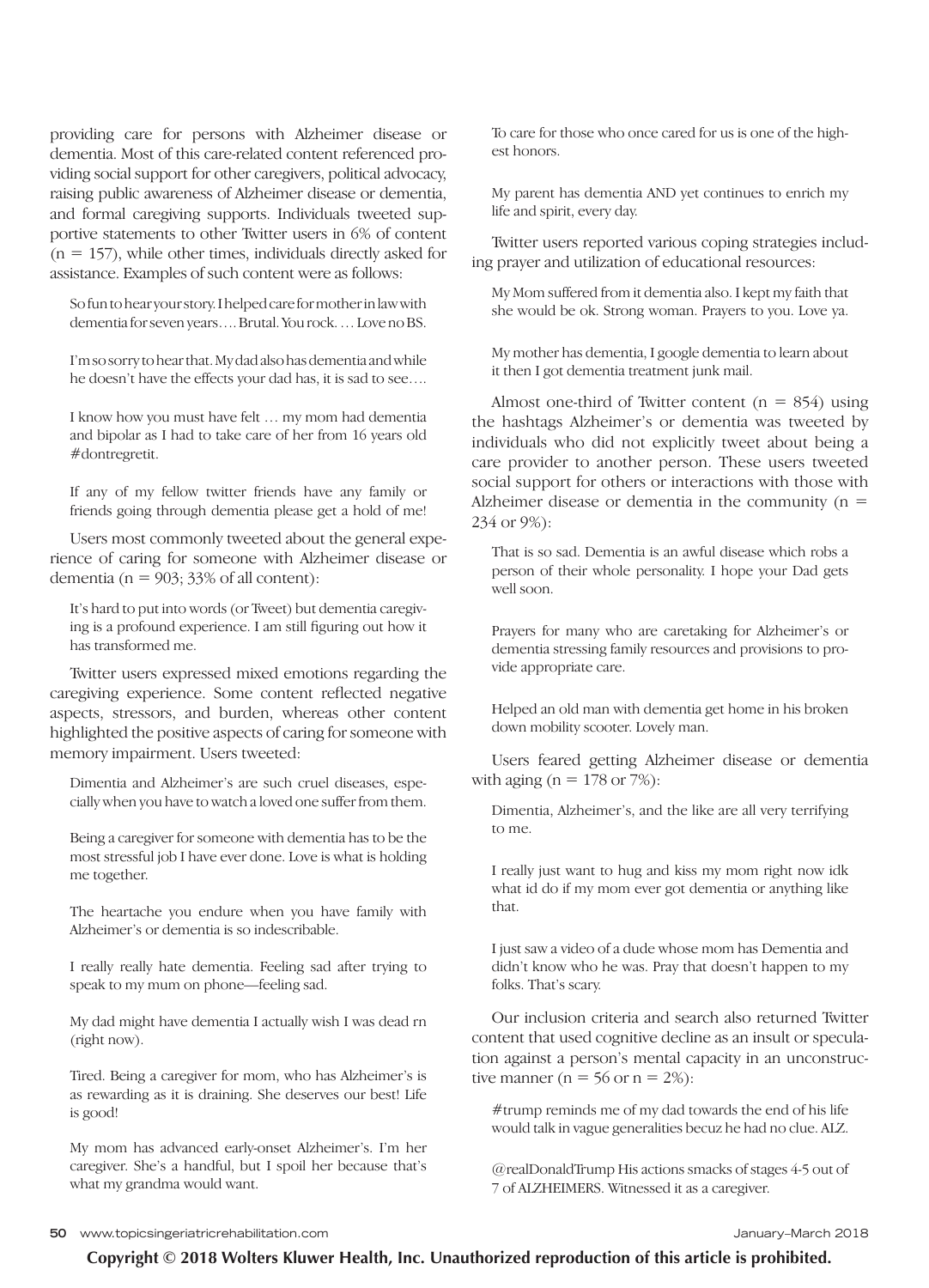You are so out of touch. Must be the family dementia creeping up on you.

Next weekend, instead of Palm Beach, take your father to @MayoClinic and get him a dementia workup. The US is counting on you.

Raising political awareness about health policies specific to memory decline was also a goal of tweets ( $n = 339$  or 12%). Tweets were directed to lawmakers from the state level to the President:

@senrobportman please vote NO on Trumpcare. My mother is 60 has dementia and is in a nursing home. Medicaid is all she has #healthcare.

Thanks to GOP plan, millions of seniors who need help will be screwed as Medicaid is destroyed. Dementia care is expensive.

Why doesn't Medicare pay for Dementia care physical/ financial family costs are staggering.

Why should I have to pay for Alzheimer care cvg? I don't have Alzheimers! I'm young, my risk for that is next to non-existent!

Twitter is a real-time source of news, allowing people to share their reactions to current events in real time. Users shared news stories and reacted to portrayals of memory impairment in the media during our 1-month observation period ( $n = 247$  or 8%).

Too many elderly people in hospital with dementia taking up beds who need to be in care homes. It's not fair on anyone. #TheOneShowBBC.

Happy to see that Quebec is considering assisted death for dementia patients. #CompassionAndChoices #Death-WithDignity.

Beautifully eloquent account of the family experience of dementia by @ARUKnews and how music can help people with the disease.

Fear of dementia has spread far #Logan takes up day job to care for Prof X #DefeatDementia.

Logan (Film) has the most accurate depiction of caring for someone with Dementia that I've ever seen in a film. It's a truly amazing film.

The portrayal of dementia care in #eastenders (TV show) is disgusting. Not watching anymore.

Feel bad for David hope he lives a happy healthy life having Dementia would be a very hard pill to swallow. #DrPhil (TV show)

Research about Alzheimer disease and dementia was infrequently posted ( $n = 15$  or 0.5%):

Life expectancy of someone with dementia in a care home is the same as someone with metastatic breast cancer.

60% of Alzheimer's caregivers rate emotional stress of caregiving as high or very high. About 40% have depression.

However, content showed that Twitter users did not simply report research but rather advocated for further research in this area:

What's needed in dementia care trials? More emphasis on exploring attributes of people who care well. Lots to learn from them.

It's sad but Dementia currently only attracts 1 in 6 researchers when compared to Cancer.

## **DISCUSSION**

The findings presented in this article document, to our knowledge, the first reported analysis of Alzheimer disease and dementia Twitter content in the literature. Results show Twitter is a mechanism used by those affected with memory decline to share and receive support, a medium for advocacy efforts, and that users document both negative and positive aspects of the lived experience of Alzheimer disease.

The findings in this article are congruent with that of other researchers who have shown that family caregivers of persons with dementia use online tools for social support through communication and engagement, information gathering and seeking, and reminiscing and legacy building.<sup>13</sup> Furthermore, caregivers often face loneliness due to diminished social interaction imposed by their caregiving role. 14 Loneliness is a health concern, as sentiments of powerlessness, helplessness, and sole responsibility are associated with morbidity and premature mortality in caregivers. 14 Some research studies show that caregivers prefer to utilize the Internet compared with other sources of caregiving support,<sup>15</sup> which provides timely information tailored to specific caregiver needs and emotional states. This work supports that Twitter is one such tool that caregivers use to ease caregiving-associated loneliness by expanding one's social network size to feel appreciated, gain support, and learn about other supportive services.

Whether caregiving imparts a positive or negative health impact on caregivers remains undetermined. There is a wealth of evidence that caregiving for persons with dementia is associated with profound physical and mental health stressors.<sup>14</sup> These stressors can impact caregivers' nutritional intake and are associated with increased prevalence of smoking and drinking, 16,17 higher insulin levels, 18 and poorer self-care. 19 However, other research has supported the healthy caregiver hypothesis, which posits that the act

**Copyright © 2018 Wolters Kluwer Health, Inc. Unauthorized reproduction of this article is prohibited.**

Topics in Geriatric Rehabilitation www.topicsingeriatricrehabilitation.com **51**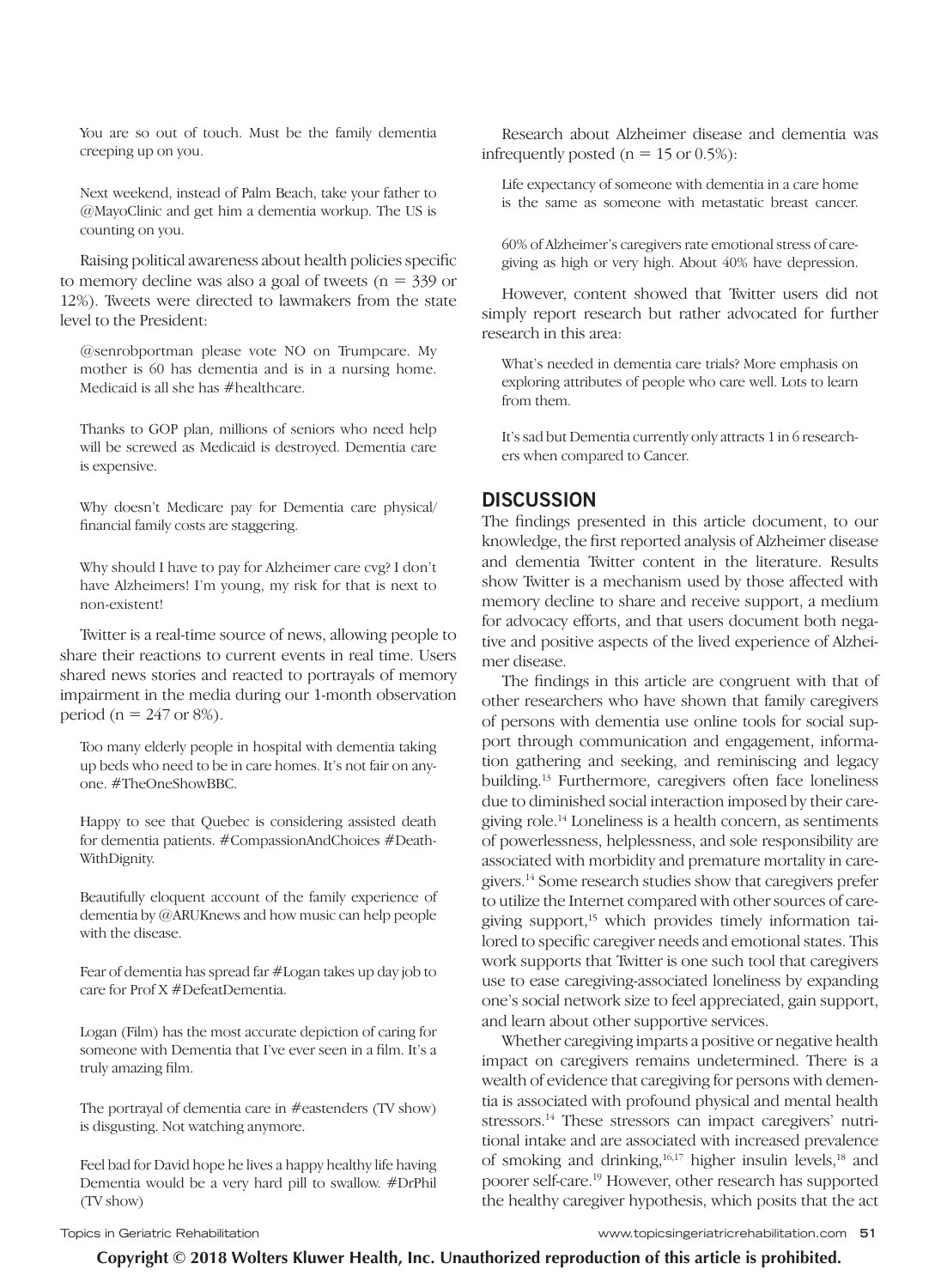of caregiving stimulates physical and cognitive health outcomes and improvements. Some studies theorize that caregiving can be a potentially positive and growth-enhancing<sup>20</sup> experience by developing a sense of gratification, pride, and confidence.<sup>21,22</sup> Caregiving may also forge stronger social relationships<sup>22</sup> between the caregiver and the care recipient and provide a stronger sense of purpose in life<sup>23</sup> through facilitating feelings of accomplishment in working together. Our findings document that caregivers express both positive and negative aspects of caregiving on Twitter, although negative responses occurred more frequently.

The use of dementia and Alzheimer disease as an insult was a surprising finding in this work and one with potential ramifications for a lay understanding of these conditions. Twitter users tended to attribute behavioral and speech patterns of various politicians to dementia but in a more flippant than concerned manner. This finding is notable as it identifies an area for public health education on the true symptoms of Alzheimer disease and other dementias. If behaviors are wrongly attributed to Alzheimer disease and this becomes a social norm, timely screening, evaluation, and diagnosis may be delayed. For example, dementia is a pathological age-related change, but if the societal norm is that cognitive impairment is normal among older adults, people may be less inclined to have symptoms appropriately evaluated, delaying necessary care. Furthermore, using dementia as an insult or in jokes emphasizes the negative stereotypes that surround people with memory impairment and their caregivers, which may serve to further exclude, strain, and harm this vulnerable population.

There are several limitations to this work. Tweets were purposefully filtered to track specific hashtags of Alzheimer's, dementia, and dimentia in order to focus the Twitter search on directly related content. It is possible that people may tweet content about cognitive impairment without using these hashtags, and these data would have been missed in the existing search strategy. Data were collected for a 1-month period, and seasonal variations in content cannot be ascertained. Given the inherent short nature of tweets (140 characters), in-depth details of the persons, situations, and environment context of cognitive impairment are unknown. Conclusions cannot be drawn about the characteristics of health care systems users are embedded in, nor can results correlate sources of stress directly to the intensity of caregiving roles. Health care systems often have services such as respite or support groups available for caregivers, and the access to and use of these services may influence how people express the lived experience of caregiving for someone with memory impairment on Twitter.

Despite these limitations, this research provides initial evidence that people do, in fact, use Twitter to report the lived experience of Alzheimer disease or dementia, as well as use social media to advocate for these conditions. Further research should explore caregiver identification and longitudinal approaches to monitoring Twitter content in these persons to determine how social media use varies over time. From a policy perspective, Twitter appears to be a tool that persons affected by Alzheimer disease or dementia utilize for social support and advocacy. National and government organizations may wish to expand resource services through social media channels. Further research is needed to determine the therapeutic effectiveness of using social media as a coping tool.

#### **References**

- 1. Vincent GK , Velkoff VA . *The Next Four Decades: The Older Population in the United States: 2010 to 2050*. Washington, DC: US Department of Commerce, Economics and Statistics Administration, US Census Bureau; 2010. https://www.census.gov/ prod/2010pubs/p25-1138.pdf. Accessed May 21, 2017.
- 2. [Nia.nih.gov . Alzheimer's disease fact sheet . https://www.nia.nih.](https://www.nia.nih.gov/alzheimers/publication/alzheimers-disease-fact-sheet) gov/alzheimers/publication/alzheimers-disease-fact-sheet . Accessed May 21, 2017.
- 3. Alzheimer Association. 2016 Alzheimer's disease facts and figures. *Alzheimers Dement*. 2016 ; 12 ( 4 ): 459-509 .
- 4. Millenaar JK, Bakker C, Koopmans RT, Verhey FR, Kurz A, de Vugt ME . The care needs and experiences with the use of services of people with young-onset dementia and their caregivers: a systematic review. *Int J Geriatr Psychiatry*. 2016;31(12):1261-1276.
- 5. Hunt GG, Greene R, Whiting CG, Feinberg LF, Green J, Houser A. Caregiving in the US: AARP 2015 report . http://www.caregiving. org/wp-content/uploads/2015/05/2015\_CaregivingintheUS\_Final-Report-June-4\_WEB.pdf. Published 2015. Accessed May 25, 2016.
- 6. Shepherd A, Sanders C, Doyle M, Shaw J. Using social media for support and feedback by mental health service users: thematic analysis of a twitter conversation. *BMC Psychiatry*. 2015;15:29.
- 7. Reichhold J, Asemanfar A, Molina M, Harris M. New tweets per [second record, and how! https://blog.twitter.com/2013/new](https://blog.twitter.com/2013/newtweets-per-second-record-and-how)tweets-per-second-record-and-how . Published 2013 . Accessed May 21, 2017.
- 8. Lee K, Agrawal A, Choudhary A. Real-time digital flu surveillance using twitter data . *Proc SDM Work Data Min Med Healthc*. 2013 :1474-1477.
- 9. Colombo GB, Burnap P, Hodorog A, Scourfield J. Analysing the connectivity and communication of suicidal users on twitter. Comput Commun. 2016;73:291-300.
- 10. Cavazos-Rehg PA, Krauss MJ, Sowles S, et al. A content analysis of depression-related Tweets. *Comput Hum Behav*. 2016;54:351-357.
- 11. Hsieh HF, Shannon SE. Three approaches to qualitative content analysis. *Qual Health Res.* 2005;15(9):1277-1288.
- 12. [Day I . Qualitative data analysis . http://fsnnetwork.org/sites/](http://fsnnetwork.org/sites/default/fi les/qualitative_data_analysis.pdf) default/files/qualitative\_data\_analysis.pdf. Published 1993. Accessed May 21, 2017.
- 13. Anderson JG, Hundt E, Dean M, Keim-Malpass J, Lopez RP. " The church of online support": examining the use of blogs among family caregivers of persons with dementia . *J Fam Nurs*. 2017;23(1):34-54.
- 14. Vasileiou K, Barnett J, Barreto M, et al. Experiences of loneliness associated with being an informal caregiver: a qualitative investigation. **Front Psychol.** 2017;8:585.
- 15. DiZazzo-Miller R, Pociask F, Samuel P. Understanding resource needs of persons with dementia and their caregivers . *Michigan Fam Rev.* 2013;17(1):1-20.
- 16. Connell CM . Impact of spouse caregiving on health behaviors and physical and mental health status . *Am J Alzheimers Dis*  Other Demen. 1994;9(1):26-36.
- 17. Grasel E. Temporary institutional respite in dementia cases: who utilizes this form of respite care and what effect does it have? *Int Psychogeriatr.* 1997;9(4):437-448.

**52** www.topicsingeriatricrehabilitation.com January–March 2018